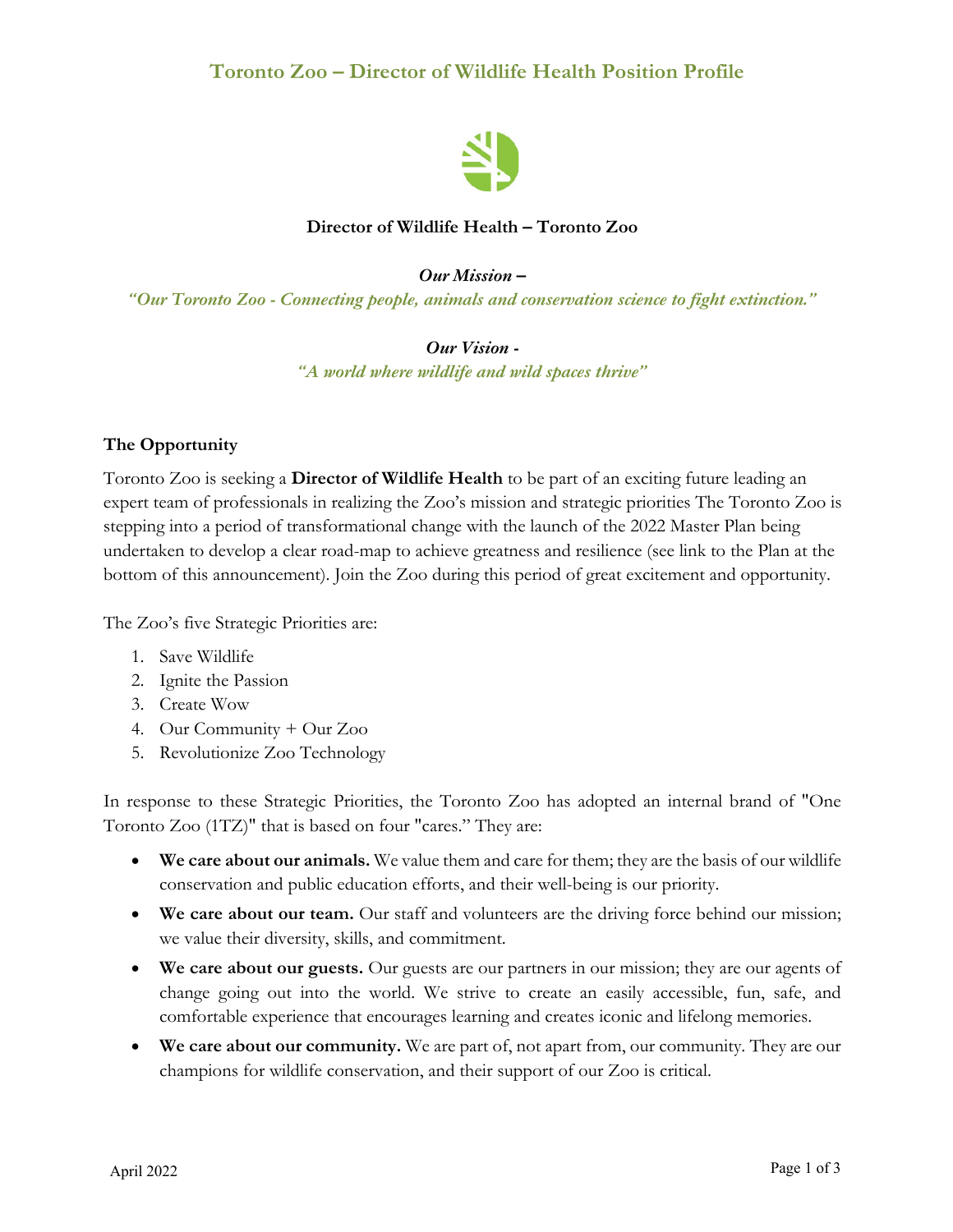### **The Director of Wildlife Health Role:**

This position will play a critical role in fulfilling the Zoo's mission by leading the department to provide excellent health care and welfare to a large and diverse animal collection and participating in research, training, and conservation activities. The Director should practice the highest level of clinical care. The Director will work with senior leadership to develop near-term and long-term strategies for overall direction for wildlife health with a focus on teamwork across the division and across the Zoo. The Director will play a leadership role in supporting the Zoo's conservation and research efforts and fulfilling the Toronto Zoo's Strategic and Master Plan.

The Director will oversee the operational efficiency and financial sustainability of the Wildlife Health Centre, a state-of-the-art 50,000 square foot facility that houses the animal hospital, quarantine unit, laboratories and conservation breeding programs, and its staff that includes a full staff of veterinary and animal care professionals with the support of a new position, the Manager, Wildlife Health Operations, who will oversee day-to-day operations.

In addition, the Director will work closely with the Wildlife Care Division to exceed welfare standards through research and implementation of innovative technologies. They will lead the growth of a science-based veterinary research program that supports the Zoo's Conservation Science Plan, including the supervision of veterinary residents and graduate students. The Director will play an important role in strengthening academic partnerships and liaising with government agencies at all levels regarding wildlife health matters.

The Director is a permanent position and will report to the Senior Director of Wildlife and Science.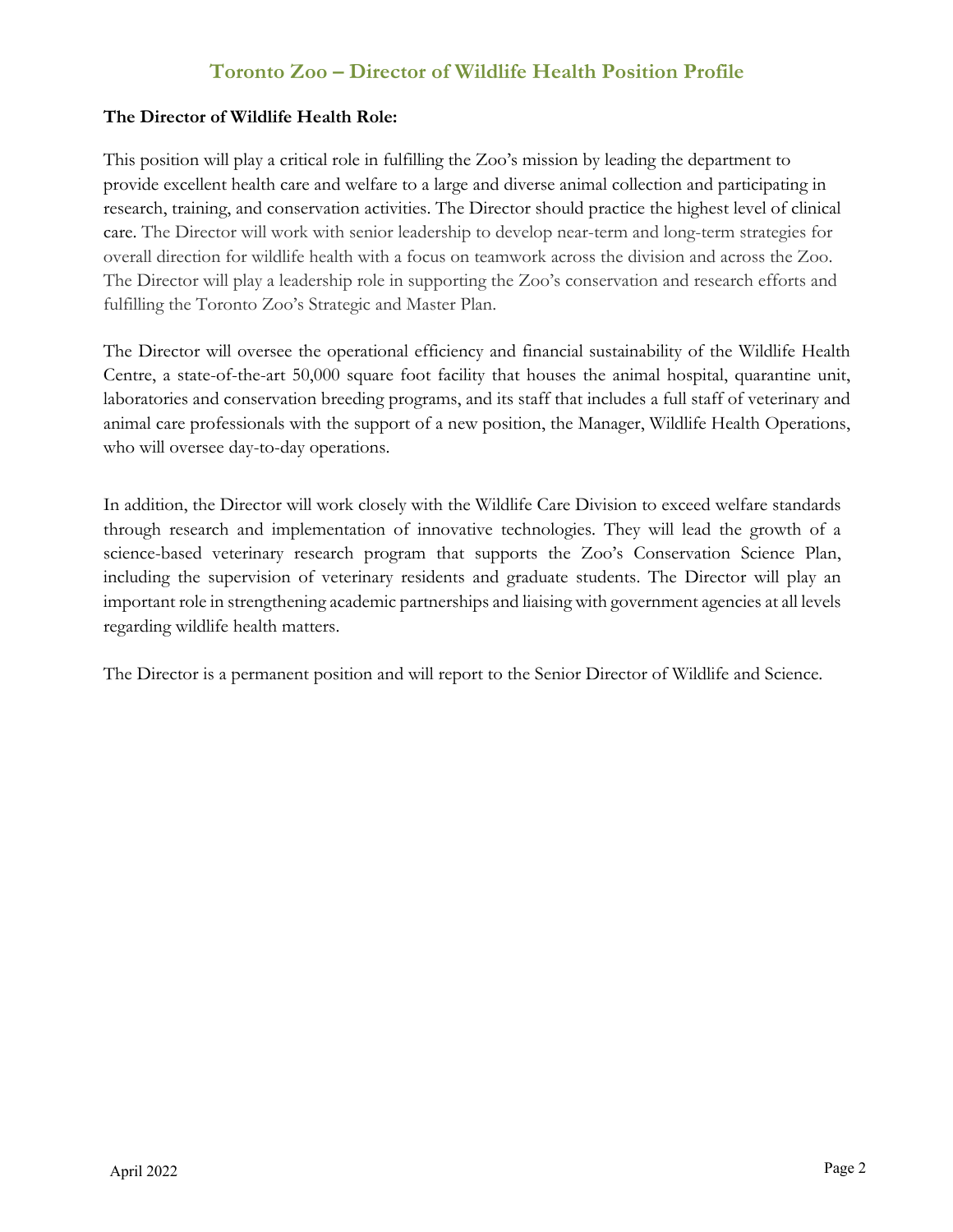#### **Competencies Required:**

- **Proven Experience in Clinical Medicine –** The candidate must be experienced in the latest in multiple diagnostic and treatment modalities and have clinical experience in multiple taxa, with a collection of 4,100 animals from 340 species. The rotation will include some weekend and holiday emergency on call duties on a rotational basis.
	- o Leads a comprehensive preventive medicine program in conjunction with the Wildlife Care Division. In addition to the clinical and preventive Wildlife Health Program, this position also supervises the clinical laboratory and co-ordinates pathological diagnoses and disposal of all deceased animals.
- **Connected & Involved –** The candidate will participate in related research, conservation, and training projects. Works with colleagues throughout the profession and builds partnerships to advance the Zoo's practices and enhance its reputation in the field
- **A Communicative Team Leader** The Director should be experienced in leading teams and building and maintaining a high-performing and inclusive organizational culture while mentoring existing staff to their full potential and identifying new staff. The Director will have not only excellent clinical skills but also have dynamic management, and communication skills within the Wildlife Health Department and across the Zoo, including:
	- o Be part of communicating the Zoo's Strategic Plan.
	- o Provide mentorship for both professional development of staff and supervision of the veterinary training program in zoological medicine.
	- o Work with the Strategic Communications team to share stories using a variety of platforms.
- **Professional and Organized –** Have an ability to develop and maintain cost-effective implementation of goals. Provide oversight of the regular maintenance of veterinary record data. With the Wildlife Health Manager, the data will be used to produce monthly reports on the status of the health of the collection and other reports as needed.
- **Committed to Mission –** Committed to the Zoo's 4 Cs (Caring for our animals, our teams, our guests, and our community), and helping to implement them within the Wildlife Health Centre, across the Zoo and across the community. The candidate will assist in providing input into the designs of new exhibits.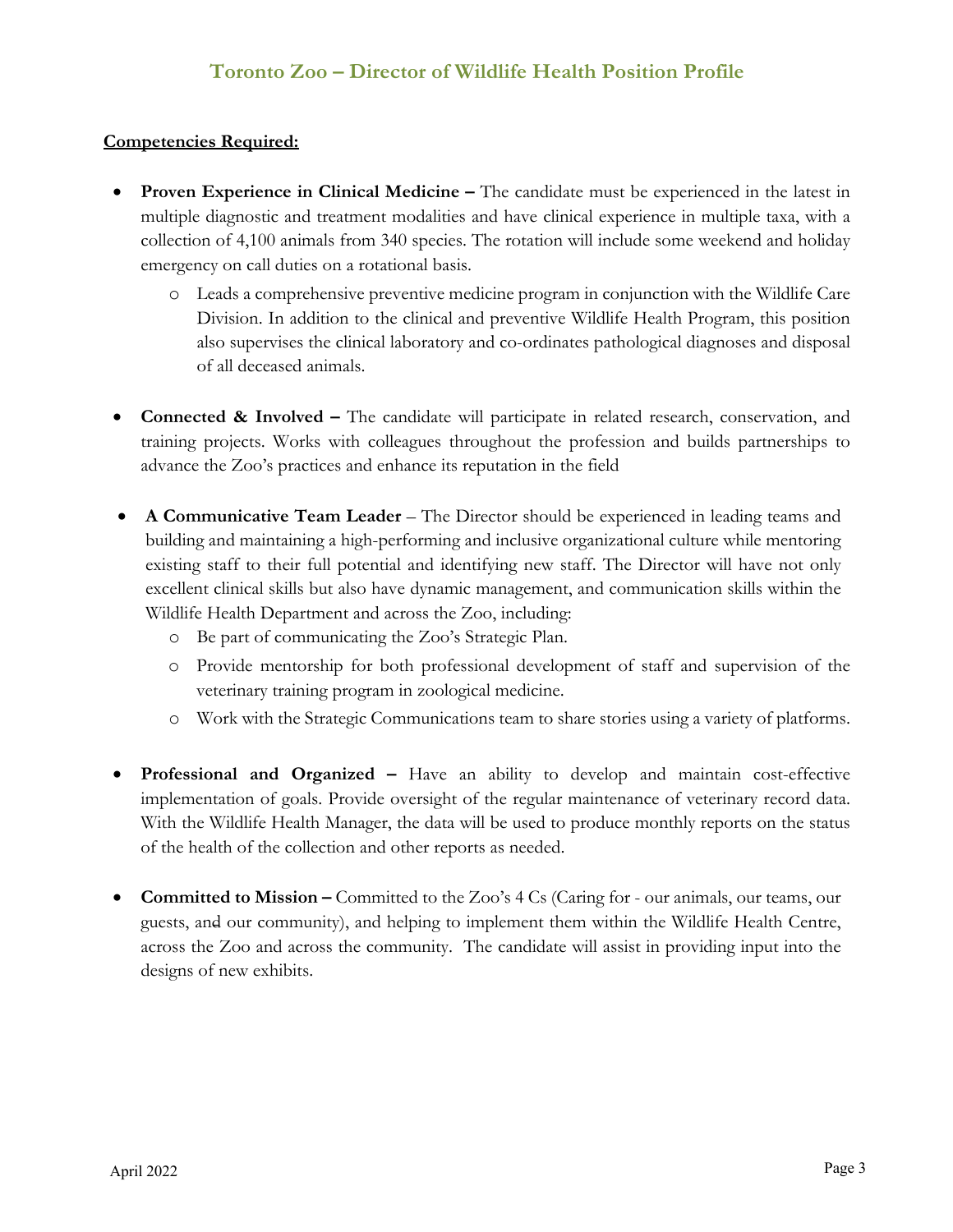- **Critical & Forward-thinking –** Have an "over the horizon view" and monitor the latest developments in the Wildlife Health and Zoo fields and implement them when appropriate. They must also be a critical thinker, able to make difficult decisions, and identify and respond to shifting and changing organizational needs.
- **Research Oriented** Participate in ongoing research and enhance a veterinary science program that results in professional publications and presentations. Be a member of the Wildlife Care and Use Committee and Animal Welfare Committee.
- **Conservation Focus -** Participate in the wildlife health aspects of local, regional, national, and international conservation programs.
- **Collaborative** Establish and maintain communication and relationships with the appropriate institutions and agencies, such as the Ontario Veterinary College (Guelph) where they would hold a position as Adjunct Professor, Canadian Food Inspection Agency, and other related government agencies concerning human and wildlife health.
- **A Safety Culture Creator** Be responsible for ensuring compliance with all applicable Occupational Health and Safety regulations, locally, regionally, and nationally to ensure all employees work in a safe manner. Is responsible for ensuring that all accidents and hazards within the area of responsibility are promptly investigated and corrective action taken
	- o Play an active role in reviewing and implementing occupations safety standards, including those mandated by the local, regional, and national governments.
	- o Play an important role in the Zoo's emergency response plan, primarily for disease, climatic events, and more.
- **Open & Approachable** Embrace equity, diversity an inclusion in day-to-day work. Ensure excellent guest service is provided by Zoo staff, and other related duties as requested by the Senior Director.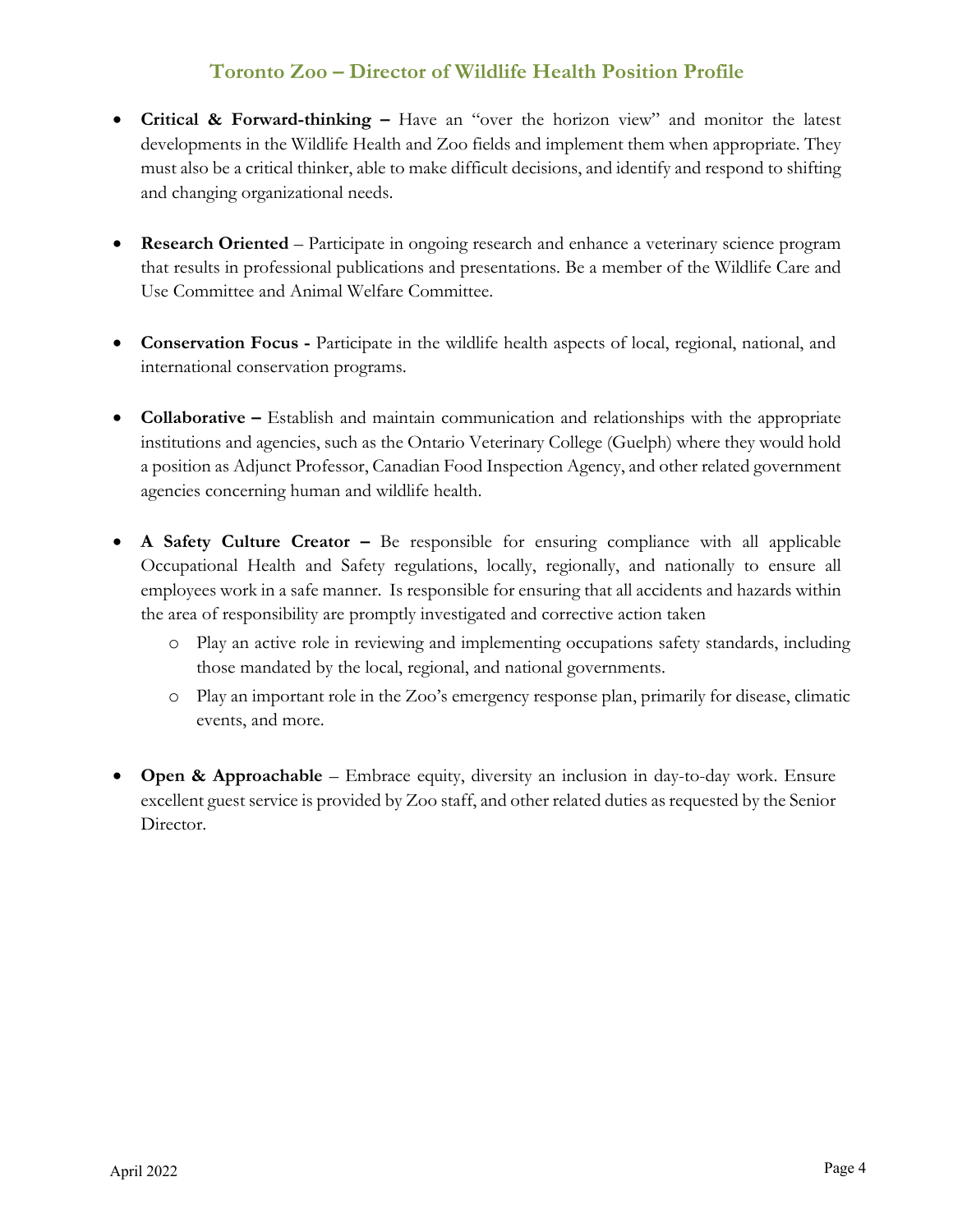#### **Technical Requirements**

- Must be a graduate in veterinary medicine from a recognized college.
- Must possess a minimum of five (5) years of experience practicing veterinary medicine in a zoo or major animal holding facility.
- Must possess a minimum of three (3) years of experience in a leadership position in a related discipline.
- Must have and maintain excellent clinical skills, including anesthesia, in a broad range of taxa.
- Must possess (or be able to obtain) a license in veterinary medicine issued by the College of Veterinarians of Ontario.
- Must have completed a post-graduate training program in zoo medicine. Experience in pathology is desirable.
- Strongly prefer Board certification or eligibility by the American College of Zoo Medicine, or the European Association of Zoo and Wildlife Veterinarians, or the equivalent.
- Demonstrated ability to conduct and publish research results in peer-reviewed journals and obtain external funding.
- Must be a team player and able to collaborate regularly and enthusiastically with colleagues; experience with teaching is desirable.
- Must possess demonstrated presentation skills, along with the ability to prepare and deliver training programs and be able to speak well in public.
- Must be able to communicate both verbally and in writing in English.
- Possess experience in managing operating budgets.
- Must be able to work weekends, shifts, and holidays.
- Please be advised the Toronto Zoo requires mandatory COVID-19 vaccinations for employees.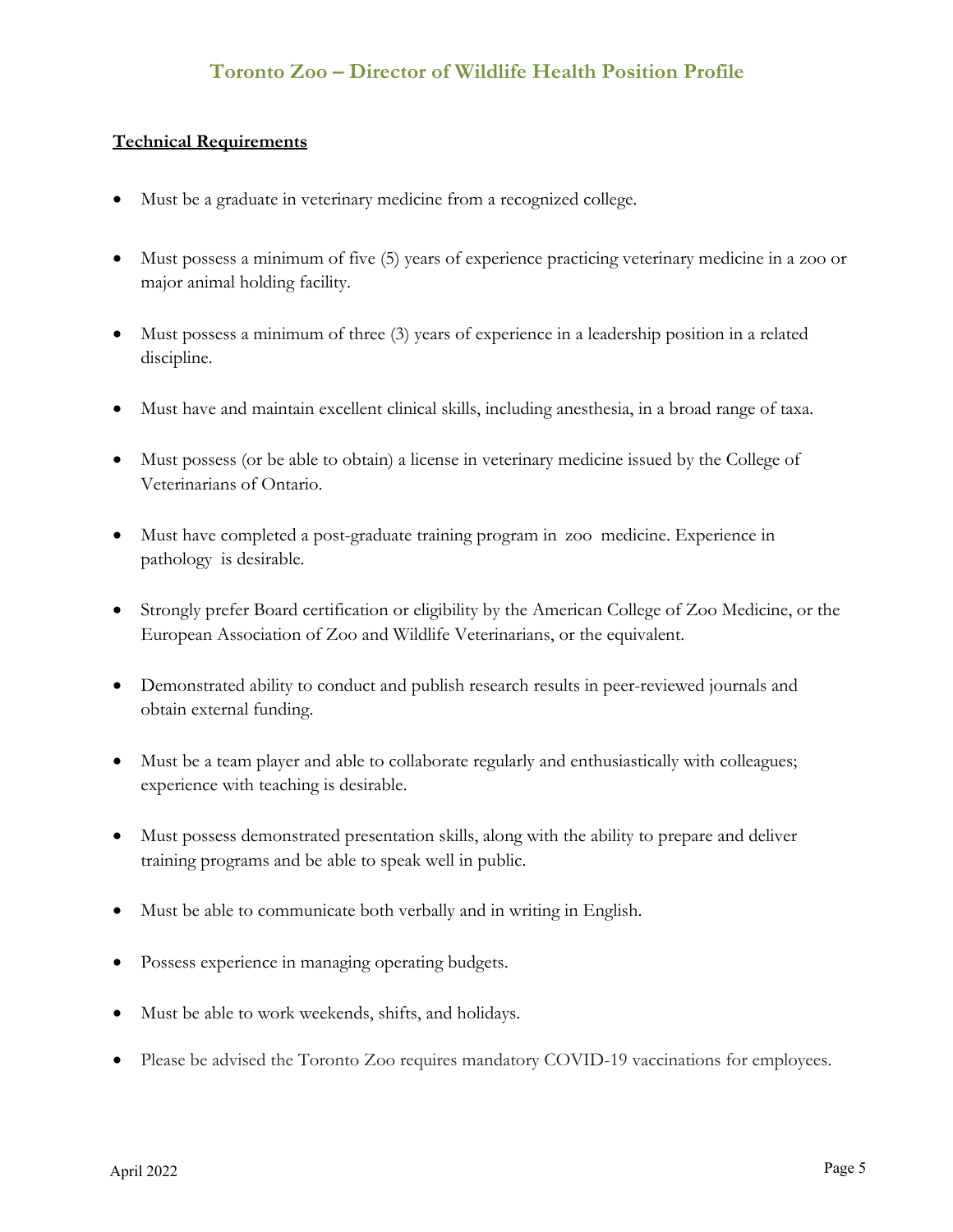*The Toronto Zoo provides accommodation for employees with disabilities, as defined under the Ontario Human Rights Code. If contacted for an interview, and you require specific accommodation for the interview process because of a disability or a medical need, then please advise the person contacting you of your requirements, so that arrangements can be made for the appropriate accommodations to be in place before you begin the interview process.*

*The Toronto Zoo respects the principles of equity, diversity and inclusion and seeks to model these principles in all that we do. We are committed to fostering an inclusive workforce where all employees feel respected, supported and*  valued. We strive to create an environment that represents the rich diversity of our guests and our community and *encourage applications from all qualified individuals who can contribute to enhancing our commitment to equity, diversity and inclusion. Applications are especially encouraged from racialized persons/persons of colour, Indigenous/Aboriginal People of North America, persons with disabilities, LGBTQ persons, and women.*

The Toronto Zoo will offer a competitive compensation and benefit package commensurate with experience.

### **To Apply**

The Toronto Zoo has retained **Zoo Advisors** to manage this search. To be considered for this excellent opportunity, please forward a single PDF document that includes your detailed resume and a cover letter expressing why you are interested in this role and how your experience can help the zoo can continue to strengthen its position as a wildlife care innovator and a leader in the AZA community. The ZA principals leading this project are David Walsh and Dr. Eric Miller.

#### **Please forward application materials to:**

**Kristin Elliott** Project Consultant Zoo Advisors kelliott@zooadvisors.com